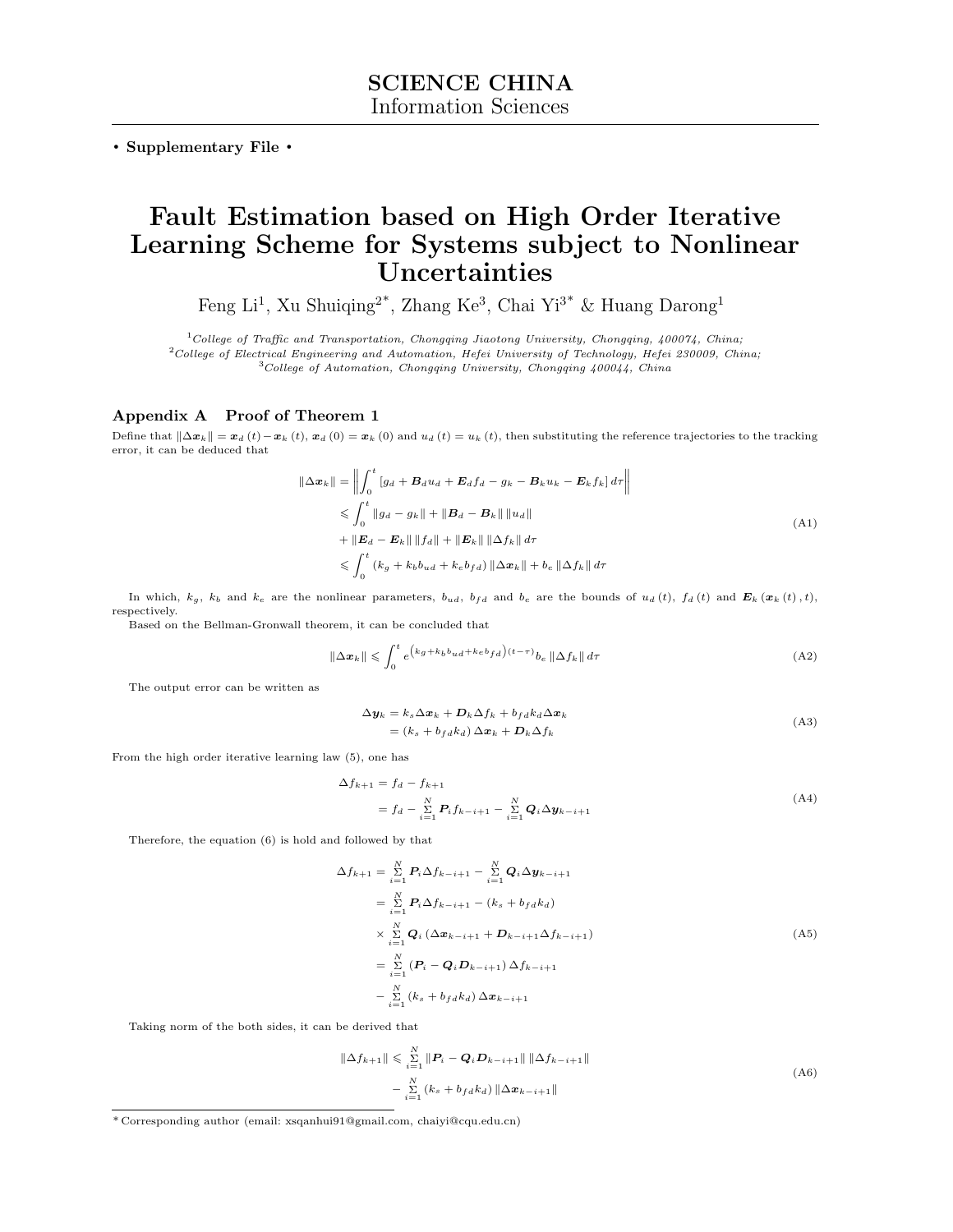Substituting (11) into (15), one can get that

$$
\|\Delta f_{k+1}\| \leq \sum_{i=1}^{N} \|P_i - Q_i D_{k-i+1}\| \|\Delta f_{k-i+1}\| \n- \sum_{i=1}^{N} (k_s + b_f d k_d) \times \n\times \int_0^t e^{(k_g + k_b b_{ud} + k_e b_f d)(t-\tau)} b_e \|\Delta f_{k-i+1}\| d\tau \n\leq \sum_{i=1}^{N} \|P_i - Q_i D_{k-i+1}\| \|\Delta f_{k-i+1}\| \n- \sum_{i=1}^{N} \alpha \int_0^t e^{\alpha(t-\tau)} \|\Delta f_{k-i+1}\| d\tau
$$
\n(A7)

where  $\alpha = \max \left\{ k_g + k_b b_{ud} + k_e b_{fd}, b_e (k_s + b_{fd} k_d) \right\}$ ,  $b_e = \sup_{t \in [0,T]} (\mathbf{E}_k)$ . Multiplying both sides of (15) by  $e^{-\lambda t}$  and defining that  $\rho_i = \|\textbf{\textit{P}}_i - \textbf{\textit{Q}}_i\textbf{\textit{D}}_{k-i+1}\|,$  it can be obtained that

$$
e^{-\lambda t} \|\Delta f_{k+1}\| \leq e^{-\lambda t} \sum_{i=1}^{N} (\rho_i \|\Delta f_{k-i+1}\| -\alpha \int_0^t e^{\alpha(t-\tau)} \|\Delta f_{k-i+1}\| d\tau)
$$
\n(A8)

Based on norm theorem, one can get that

$$
\|\Delta f_{k+1}\|_{\lambda} \leq \sum_{i=1}^{N} \left(\rho_i \|\Delta f_{k-i+1}\|_{\lambda} - \alpha \frac{1 - e^{(\alpha - \lambda)T}}{\lambda - \alpha} \|\Delta f_{k-i+1}\|_{\lambda}\right)
$$
  

$$
\leq \sum_{i=1}^{N} \left(\rho_i - \alpha \frac{1 - e^{(\alpha - \lambda)T}}{\lambda - \alpha}\right) \|\Delta f_{k-i+1}\|_{\lambda}
$$
  

$$
\leq \sum_{i=1}^{N} \left(\bar{\rho}_i \|\Delta f_{k-i+1}\|_{\lambda}\right)
$$
 (A9)

In which  $\bar{\rho}_i = \rho_i - \alpha \frac{1 - e^{(\alpha - \lambda)T}}{\lambda - \alpha}$ . Hence, the zero point of polynomials (18) is inside the unit circle and the fault estimating error satisfies that  $\lim_{k \to \infty} ||\Delta f_{k+1}||_{\lambda} = 0.$ 

$$
R(z) = z^{n} - \bar{p}_{1}z^{n-1} - \bar{p}_{2}z^{n-2} - \bar{p}_{3}z^{n-3} - \cdots
$$
  
-  $\bar{p}_{n-1}z - \bar{p}_{n}$  (A10)

Namely, if the zero points of equation (8) are inside the unit circle and  $\lambda \gg \alpha$  holds, the (18) could be represented by (8). From this base, one can further obtain that

$$
\left\|\Delta x_{k}\right\|_{\lambda} \leqslant b_{e} \frac{1 - e^{(\alpha - \lambda)T}}{\lambda - \alpha} \left\|\Delta f_{k}\right\|_{\lambda}, \lambda > \alpha \tag{A11}
$$

$$
\|\Delta \mathbf{y}_{k}\|_{\lambda} \leqslant (k_s + b_{fd}k_d) \|\Delta \mathbf{x}_{k}\|_{\lambda} + b_d \|\Delta f_k\|_{\lambda}
$$
\n(A12)

where  $b_d = \sup (D_k)$ .  $t\in[0,T]$ 

## Appendix B Simulation Results

To demonstrate the effectiveness of the proposed method, this paper conducts three numerical simulations on a nonlinear system. Two numerical examples contain different kinds of fault signals, such as abrupt fault signal and sinusoidal fault signal. Simultaneously, one comparative example is expanded to verify the superiority of the proposed method. The nonlinear system is considered to have nonrepetitive uncertainties, that is, the uncertainties in kth trial is different from the uncertainties k+1th trial. In this paper, an high order iterative learning estimator is presented for fault estimation. This method can reasonably compensate for the effect of uncertainties on the tracking results without decreasing the estimating accuracy rates.

Case 1: Fault estimation based on high order scheme for nonlinear system with abrupt fault signal In this case, the experimental results are obtained by applying the iterative learning scheme to the nonlinear system. The corresponding system model is described in Section 2 and the iterative learning law is designed in Section 3, respectively. The reference trajectories used for the nonlinear system are chosen as abrupt fault signal that make the shift from the initial to the final desired values within 1 s.

Consider the system (1) with following matrices:

$$
\dot{\boldsymbol{x}}(t) = \begin{bmatrix} -3 & 2\sin(2\pi x_1(t)) \\ 3 & -5 \end{bmatrix} \boldsymbol{x}(t)
$$

$$
+ \begin{bmatrix} \cos(2\pi x_1(t)) \\ 2 \end{bmatrix} u(t) + \begin{bmatrix} 1 \\ e^{-5x_1(t)} \end{bmatrix} f(t)
$$
(B1)
$$
\boldsymbol{y}(t) = \begin{bmatrix} 1 & 2\sin(2\pi x_1(t)) \end{bmatrix} \boldsymbol{x}(t) + f(t)
$$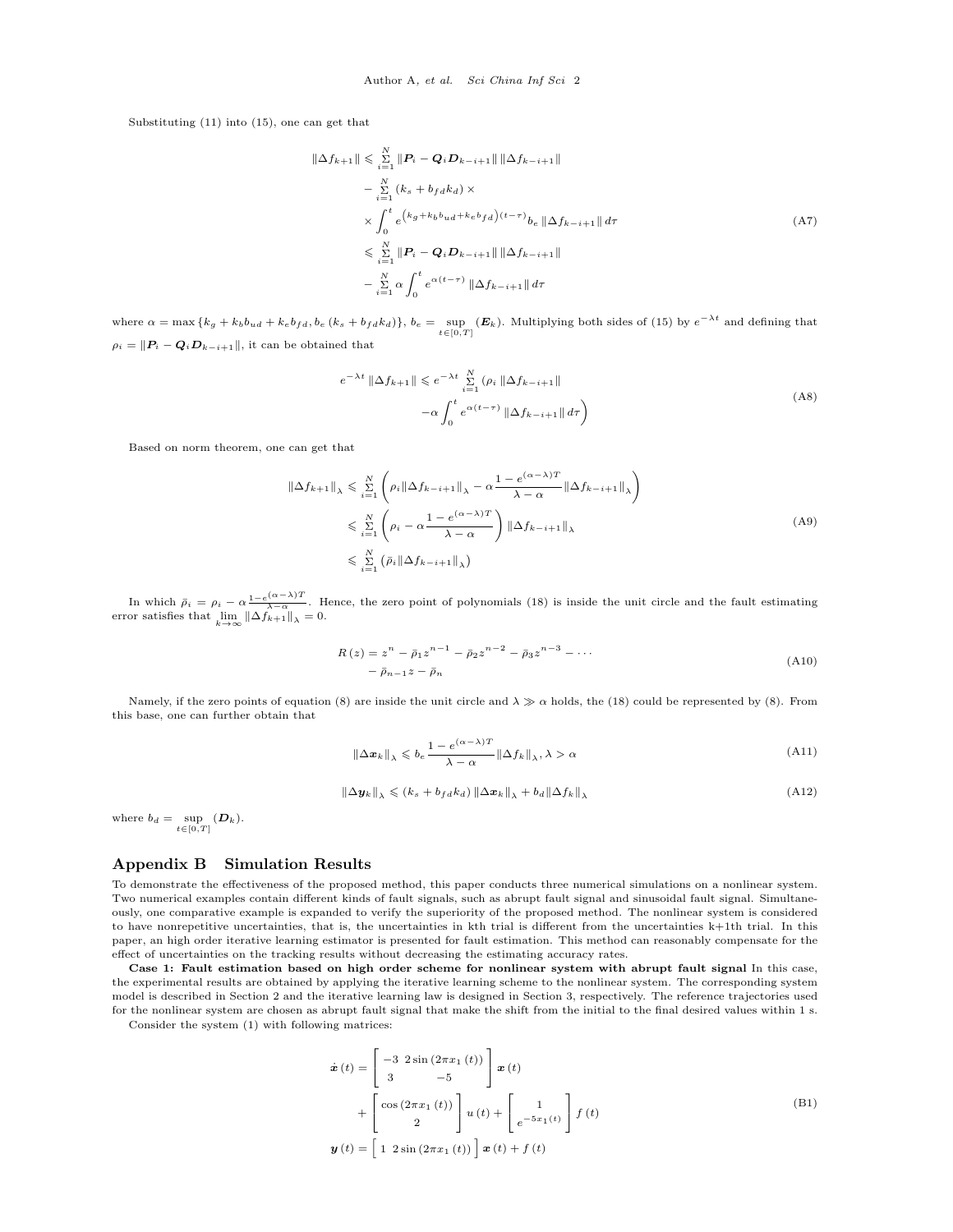The desired fault signal is

$$
f(t) = \begin{cases} 2 + 2e^{-4t}, t > 1\\ 2t, t \le 1 \end{cases}
$$
 (B2)

Additionally, the  $N = 4$ ,  $P = 0.25$ ,  $Q = 0.125$  and fault updating law is designed as

$$
f_{k+1}(t) = \frac{1}{4} \sum_{i=1}^{4} f_{k-i+1}(t) + \frac{1}{4} \sum_{i=1}^{4} 0.5 \Delta y_{k-i+1}(t)
$$
 (B3)

<span id="page-2-0"></span>Then set the initial value  $\mathbf{x}_k(0) = \begin{bmatrix} 0 & 0 \end{bmatrix}^T$ ,  $f_{k-1}(t) = 0, k \lt N$ ,  $\Delta \mathbf{y}_{k-1}(t) = 0, k \lt N$ . Hence, one can get the simulation results that is shown in figure [B1-](#page-2-0)[B2.](#page-2-1) One can find out that the proposed method can achieve a satisfactory performance after a few iterative iterations based on the designed fault estimation law. The maximum fault estimation errors are decreased with the iteration increasing.



<span id="page-2-1"></span>Figure B1 Fault tracking results in different iterations



Figure B2 Maximum fault estimation error in different iterations

## Case 2: Fault estimation based on high order scheme for nonlinear system with sinusoidal fault signal

This case exhibits the experimental results got by utilizing the high order iterative learning estimator designed in Section 3. Particularly, the system model is as same as the system described in Case 1. And the sinusoidal fault signal is employed to illustrate the soft fault occurring in the nonlinear system. To illustrate the validity of the high order iterative learning scheme, the desired fault signals are set as

$$
f(t) = \begin{cases} 2 + 2\sin(2\pi t), t > 1 \\ 2t, t \le 1 \end{cases}
$$
 (B4)

From the tracking results shown in figure [B3](#page-3-0) and figure [B4,](#page-3-1) it can be concluded that the proposed method can successfully estimate the slowly varying fault signal.

It is clear the proposed method has such an expressiveness to the fault signal tracking results both in abrupt fault signal and in soft fault signal. The reason, as the simulating results displays, is not that the fault estimator is inadequately informed as often assumed, but because different fault signal reconstructions are shown in different perspectives and different contexts.

Case 3: Comparable results between fault estimation based on high order and P-type iterative learning schemes To study the effect of nonrepetitive uncertainties, P-type iterative learning scheme and high order iterative learning fault estimator are applied to the same nonlinear system. One can find out the better fault signal tracking performance by comparing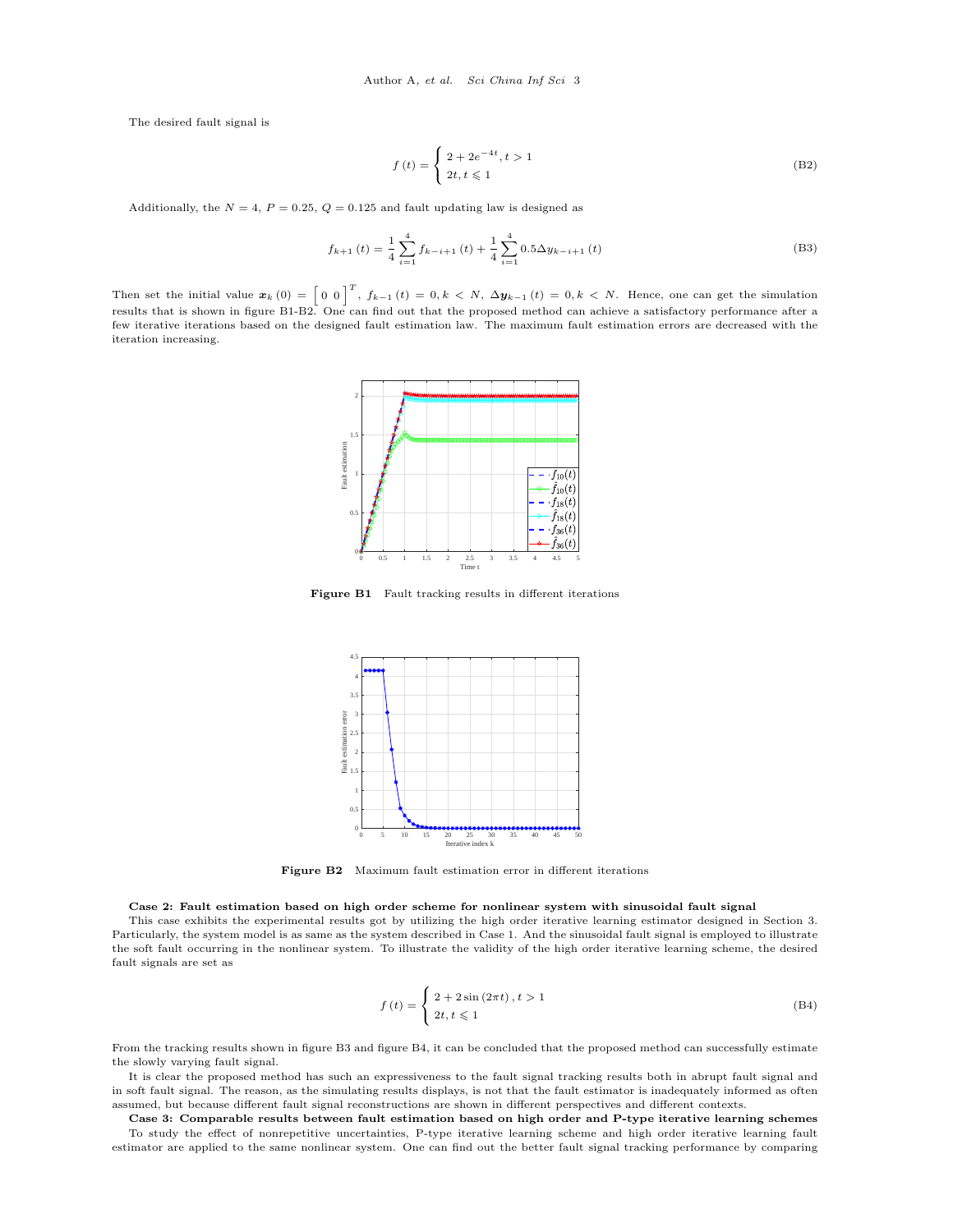<span id="page-3-0"></span>

<span id="page-3-1"></span>Figure B3 Fault tracking results in different iterations



Figure B4 Maximum fault estimation error in different iterations

the simulating results. In order to demonstrate the superiority of proposed method in this paper, the P-type iterative learning scheme is given as follows:

$$
f_{k+1}(t) = f_k(t) + 0.3\Delta y_k(t)
$$
 (B5)

and the high order iterative learning law is presented as

$$
f_{k+1}(t) = 0.6f_{k-1}(t) + 0.4f_k(t)
$$
  
+0.5 $\Delta y_{k-1}(t)$  + 0.5 $\Delta y_k(t)$  (B6)

<span id="page-3-2"></span>The fault estimation errors are shown in the figure [B5.](#page-3-2) One can find out that the fault estimation results based on P-type iterative learning scheme converge to zero after 10 iterations and the tracking trajectory using high order iterative learning scheme needs 10 iterations. However, one can find out that the convergence speed of high order method is faster than the P-type method. Namely, the high order approaches employ more prior information, which can improve the tracking speed.



Figure B5 Comparable estimating errors between high order and P-type iterative learning methods

Figure [B6](#page-4-0) shows the fault signal tracking results of high order iterative learning scheme and the P-type method. It should be pointed out that  $f(t)$  is the actual fault signal,  $\hat{f}_4(t)$ ,  $\hat{f}_8(t)$  and  $\hat{f}_12(t)$  are the fault estimating results based on the proposed method in 4 iterative index, 8 iterative index and 12 iterative index, respectively. And the  $\hat{F}_4(t)$ ,  $\hat{F}_8(t)$  and  $\hat{F}_1(2(t)$  represent the